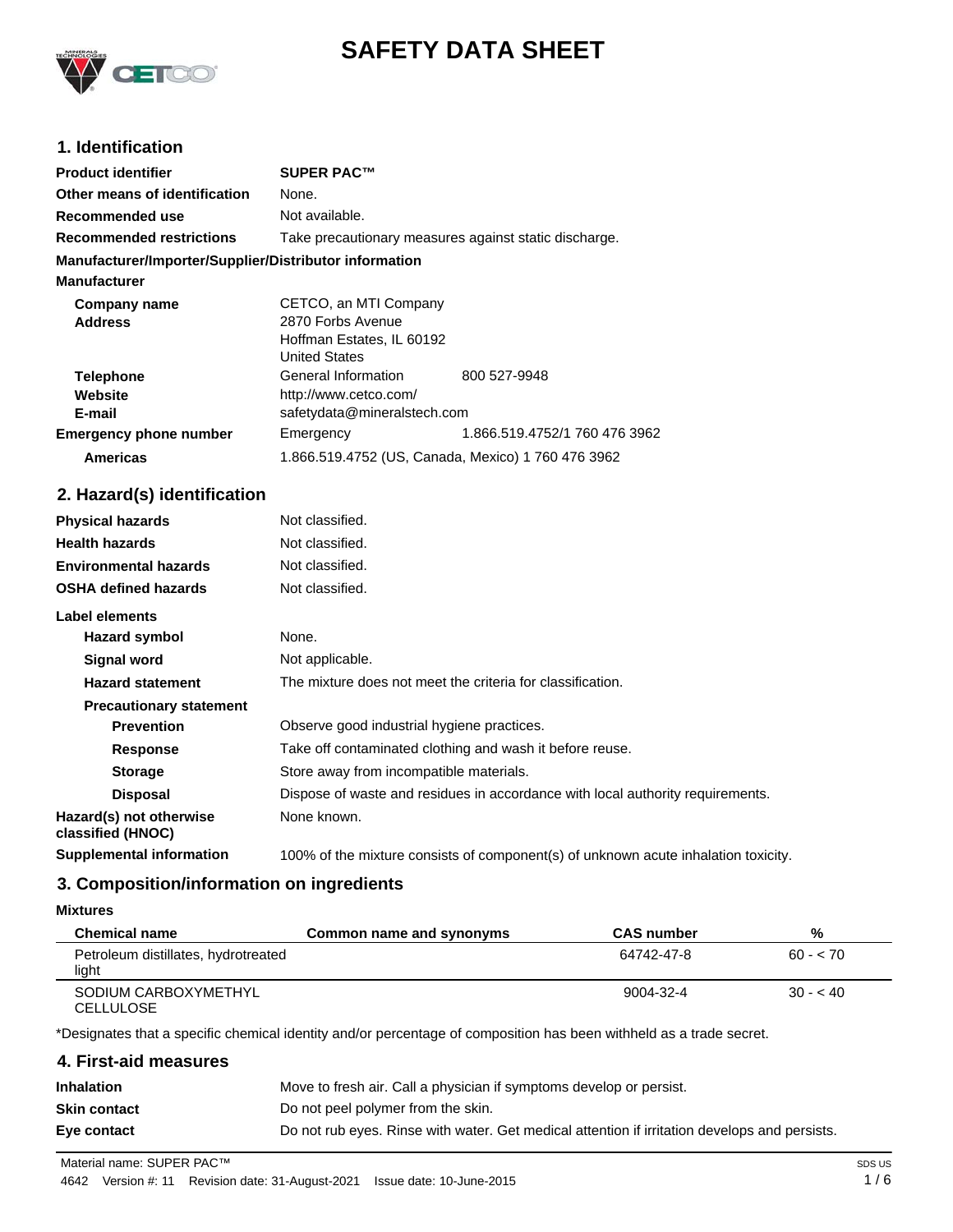| Ingestion                                                                           | Rinse mouth. Do not induce vomiting without advice from poison control center. If vomiting occurs,<br>keep head low so that stomach content doesn't get into the lungs. |
|-------------------------------------------------------------------------------------|-------------------------------------------------------------------------------------------------------------------------------------------------------------------------|
| <b>Most important</b><br>symptoms/effects, acute and<br>delaved                     | Dusts may irritate the respiratory tract, skin and eyes.                                                                                                                |
| <b>Indication of immediate</b><br>medical attention and special<br>treatment needed | Treat symptomatically.                                                                                                                                                  |
| <b>General information</b>                                                          | Ensure that medical personnel are aware of the material(s) involved, and take precautions to<br>protect themselves.                                                     |

# **5. Fire-fighting measures**

| Suitable extinguishing media                                     | Foam. Dry chemicals. Carbon dioxide (CO2).                                                     |
|------------------------------------------------------------------|------------------------------------------------------------------------------------------------|
| Unsuitable extinguishing<br>media                                | Do not use water jet as an extinguisher, as this will spread the fire.                         |
| Specific hazards arising from<br>the chemical                    | During fire, gases hazardous to health may be formed.                                          |
| Special protective equipment<br>and precautions for firefighters | Self-contained breathing apparatus and full protective clothing must be worn in case of fire.  |
| <b>Fire fighting</b><br>equipment/instructions                   | Cool containers exposed to heat with water spray and remove container, if no risk is involved. |
| <b>Specific methods</b>                                          | Use standard firefighting procedures and consider the hazards of other involved materials.     |
| <b>General fire hazards</b>                                      | Will burn if involved in a fire. No unusual fire or explosion hazards noted.                   |

# **6. Accidental release measures**

| Personal precautions,<br>protective equipment and<br>emergency procedures | Keep unnecessary personnel away. Wear appropriate protective equipment and clothing during<br>clean-up. Use a NIOSH/MSHA approved respirator if there is a risk of exposure to dust/fume at<br>levels exceeding the exposure limits. For personal protection, see section 8 of the SDS.              |  |
|---------------------------------------------------------------------------|------------------------------------------------------------------------------------------------------------------------------------------------------------------------------------------------------------------------------------------------------------------------------------------------------|--|
| <b>Methods and materials for</b>                                          | Stop the flow of material, if this is without risk.                                                                                                                                                                                                                                                  |  |
| containment and cleaning up                                               | Large Spills: Wet down with water and dike for later disposal. Absorb in vermiculite, dry sand or<br>earth and place into containers. Shovel the material into waste container. Following product<br>recovery, flush area with water.                                                                |  |
|                                                                           | Small Spills: Sweep up or vacuum up spillage and collect in suitable container for disposal. Wipe<br>up with absorbent material (e.g. cloth, fleece). Clean surface thoroughly to remove residual<br>contamination.                                                                                  |  |
|                                                                           | Never return spills to original containers for re-use. For waste disposal, see section 13 of the SDS.                                                                                                                                                                                                |  |
| <b>Environmental precautions</b>                                          | Avoid discharge into drains, water courses or onto the ground.                                                                                                                                                                                                                                       |  |
| 7. Handling and storage                                                   |                                                                                                                                                                                                                                                                                                      |  |
| <b>Precautions for safe handling</b>                                      | Avoid prolonged or repeated contact with skin. Use only in well-ventilated areas. Practice good<br>housekeeping.                                                                                                                                                                                     |  |
| Conditions for safe storage,<br>including any incompatibilities           | Keep away from heat and sources of ignition. To maintain product quality, do not store in heat or<br>direct sunlight. Store in tightly closed container. Store in a well-ventilated place. Keep out of the<br>reach of children. Store away from incompatible materials (see Section 10 of the SDS). |  |
| 8. Exposure controls/personal protection                                  |                                                                                                                                                                                                                                                                                                      |  |
| <b>Occupational exposure limits</b>                                       | This mixture has no ingredients that have PEL, TLV, or other recommended exposure limit.                                                                                                                                                                                                             |  |
| <b>Biological limit values</b>                                            | No biological exposure limits noted for the ingredient(s).                                                                                                                                                                                                                                           |  |
| Appropriate engineering<br>controls                                       | No special requirements under ordinary conditions of use and with adequate ventilation.                                                                                                                                                                                                              |  |
| Individual protection measures, such as personal protective equipment     |                                                                                                                                                                                                                                                                                                      |  |
| <b>Eye/face protection</b>                                                | Applicable for industrial settings only. Wear safety glasses with side shields (or goggles).                                                                                                                                                                                                         |  |
| <b>Skin protection</b><br><b>Hand protection</b>                          | Applicable for industrial settings only. Wear appropriate chemical resistant gloves.                                                                                                                                                                                                                 |  |
| <b>Other</b>                                                              | Applicable for industrial settings only.                                                                                                                                                                                                                                                             |  |
|                                                                           |                                                                                                                                                                                                                                                                                                      |  |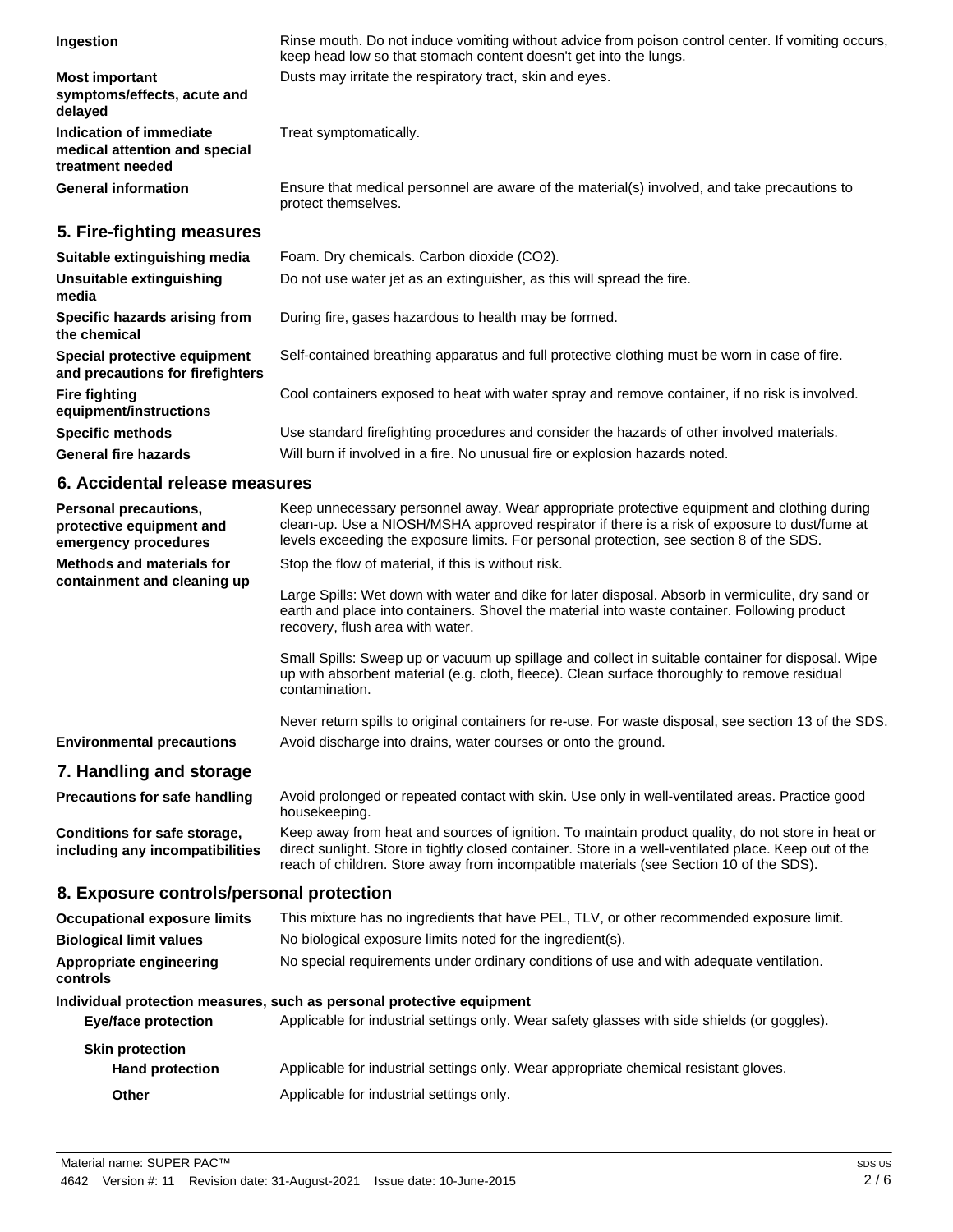| <b>Respiratory protection</b>     | Applicable for industrial settings only. Do not breathe dust/fume/gas/mist/vapors/spray. Use a<br>NIOSH/MSHA approved respirator if there is a risk of exposure to dust/fume at levels exceeding<br>the exposure limits.    |
|-----------------------------------|-----------------------------------------------------------------------------------------------------------------------------------------------------------------------------------------------------------------------------|
| <b>Thermal hazards</b>            | Wear appropriate thermal protective clothing, when necessary.                                                                                                                                                               |
| General hygiene<br>considerations | Always observe good personal hygiene measures, such as washing after handling the material<br>and before eating, drinking, and/or smoking. Routinely wash work clothing and protective<br>equipment to remove contaminants. |

# **9. Physical and chemical properties**

| Appearance                                        |                                                                                                                                                                                        |
|---------------------------------------------------|----------------------------------------------------------------------------------------------------------------------------------------------------------------------------------------|
| <b>Physical state</b>                             | Liquid.                                                                                                                                                                                |
| <b>Form</b>                                       | Liquid.                                                                                                                                                                                |
| Color                                             | Colorless.                                                                                                                                                                             |
| Odor                                              | Not available.                                                                                                                                                                         |
| <b>Odor threshold</b>                             | Not available.                                                                                                                                                                         |
| pH                                                | Not available.                                                                                                                                                                         |
| <b>Melting point/freezing point</b>               | Not available.                                                                                                                                                                         |
| Initial boiling point and boiling<br>range        | Not available.                                                                                                                                                                         |
| <b>Flash point</b>                                | Not available.                                                                                                                                                                         |
| <b>Evaporation rate</b>                           | Not available.                                                                                                                                                                         |
| Flammability (solid, gas)                         | Not applicable.                                                                                                                                                                        |
| Upper/lower flammability or explosive limits      |                                                                                                                                                                                        |
| <b>Flammability limit - lower</b><br>$(\%)$       | Not available.                                                                                                                                                                         |
| <b>Flammability limit - upper</b><br>$(\%)$       | Not available.                                                                                                                                                                         |
| Explosive limit - lower (%)                       | Not available.                                                                                                                                                                         |
| Explosive limit - upper (%)                       | Not available.                                                                                                                                                                         |
| Vapor pressure                                    | Not available.                                                                                                                                                                         |
| Vapor density                                     | Not available.                                                                                                                                                                         |
| <b>Relative density</b>                           | Not available.                                                                                                                                                                         |
| Solubility(ies)                                   |                                                                                                                                                                                        |
| <b>Solubility (water)</b>                         | Not available.                                                                                                                                                                         |
| <b>Partition coefficient</b><br>(n-octanol/water) | Not available.                                                                                                                                                                         |
| <b>Auto-ignition temperature</b>                  | Not available.                                                                                                                                                                         |
| <b>Decomposition temperature</b>                  | Not available.                                                                                                                                                                         |
| <b>Viscositv</b>                                  | Not available.                                                                                                                                                                         |
| <b>Other information</b>                          |                                                                                                                                                                                        |
| <b>Explosive properties</b>                       | Not explosive.                                                                                                                                                                         |
| <b>Oxidizing properties</b>                       | Not oxidizing.                                                                                                                                                                         |
| 10. Stability and reactivity                      |                                                                                                                                                                                        |
| <b>Reactivity</b>                                 | The product is stable and non-reactive under normal conditions of use, storage and transport.                                                                                          |
| <b>Chemical stability</b>                         | Material is stable under normal conditions.                                                                                                                                            |
| <b>Possibility of hazardous</b><br>reactions      | No dangerous reaction known under conditions of normal use.                                                                                                                            |
| <b>Conditions to avoid</b>                        | Keep away from heat, hot surfaces, sparks, open flames and other ignition sources. Avoid<br>temperatures exceeding the decomposition temperature. Contact with incompatible materials. |
| Incompatible materials                            | Strong oxidizing agents.                                                                                                                                                               |
| <b>Hazardous decomposition</b><br>products        | No hazardous decomposition products are known.                                                                                                                                         |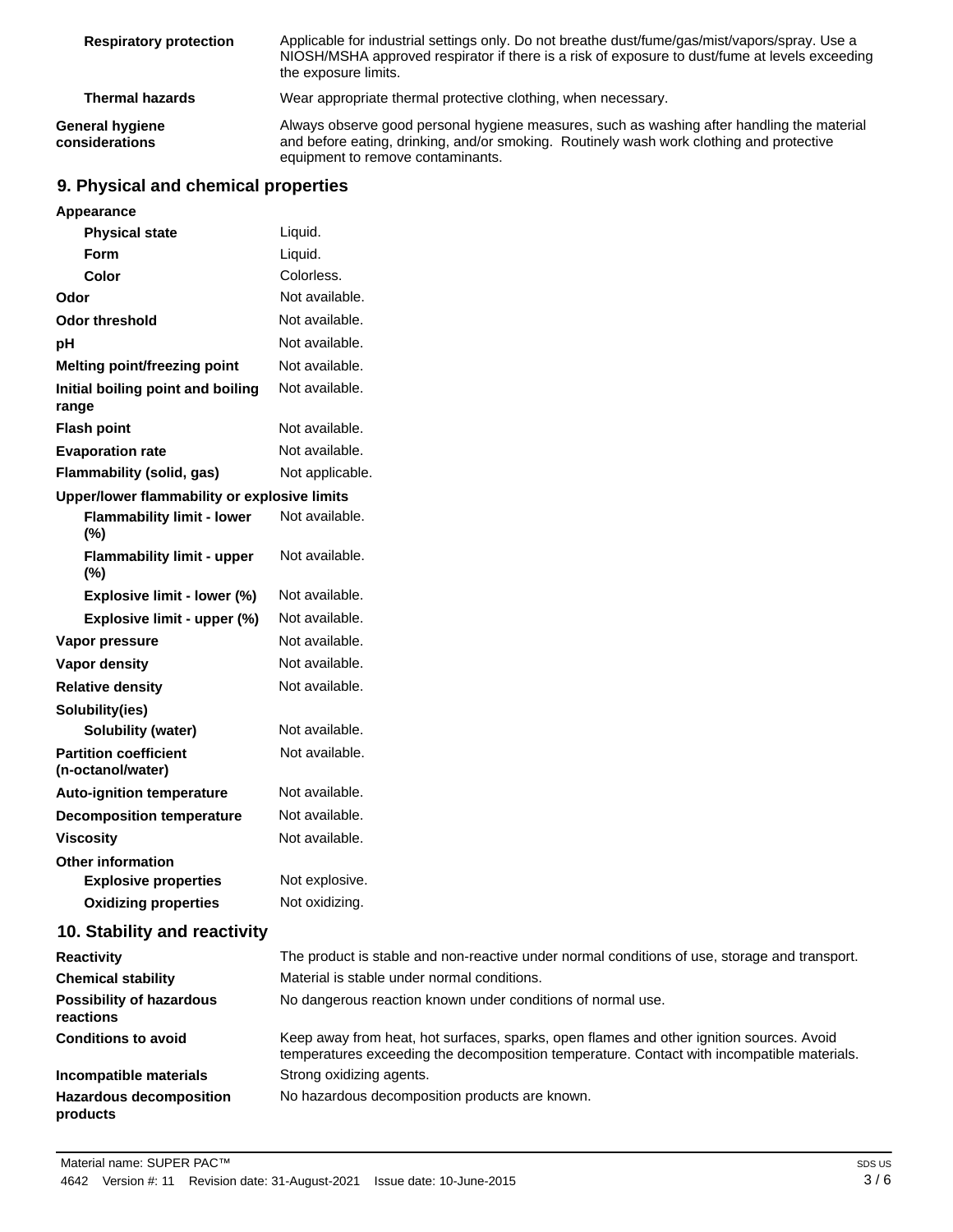# **11. Toxicological information**

| Information on likely routes of exposure |  |
|------------------------------------------|--|
|------------------------------------------|--|

| <b>Inhalation</b>       | Not available.                         |
|-------------------------|----------------------------------------|
| <b>Skin contact</b>     | Not available.                         |
| Eye contact             | Not available.                         |
| Ingestion               | Expected to be a low ingestion hazard. |
| Symptoms related to the | Not available.                         |

### **physical, chemical and toxicological characteristics**

### **Information on toxicological effects**

| <b>Acute toxicity</b> |
|-----------------------|
|                       |

**Not known** 

| <b>Test Results</b><br><b>Species</b><br>Components<br>Petroleum distillates, hydrotreated light (CAS 64742-47-8)<br>Acute<br>Dermal<br>Rabbit<br>LD <sub>50</sub><br>2000 mg/kg<br><b>Inhalation</b><br><b>LC50</b><br>Rat<br>5.2 mg/l/4h<br>Oral<br>LD50<br>Rat<br>5000 mg/kg<br>SODIUM CARBOXYMETHYL CELLULOSE (CAS 9004-32-4)<br><u>Acute</u><br><b>Dermal</b><br>LD50<br>Rabbit<br>2000 mg/kg<br><b>Inhalation</b><br><b>LC50</b><br>Rat<br>5800 mg/l/4h<br>Oral<br>LD50<br>Rat<br>27000 mg/kg<br><b>Skin corrosion/irritation</b><br>Prolonged skin contact may cause temporary irritation.<br>Direct contact with eyes may cause temporary irritation.<br>Serious eye damage/eye<br>irritation<br>Respiratory or skin sensitization<br><b>Respiratory sensitization</b><br>Not a respiratory sensitizer.<br><b>Skin sensitization</b><br>This product is not expected to cause skin sensitization.<br>No data available to indicate product or any components present at greater than 0.1% are<br>Germ cell mutagenicity<br>mutagenic or genotoxic.<br>Not classifiable as to carcinogenicity to humans.<br>Carcinogenicity<br>IARC Monographs. Overall Evaluation of Carcinogenicity<br>Not listed.<br>OSHA Specifically Regulated Substances (29 CFR 1910.1001-1053)<br>Not listed.<br>US. National Toxicology Program (NTP) Report on Carcinogens<br>Not listed.<br><b>Reproductive toxicity</b><br>This product is not expected to cause reproductive or developmental effects. |                                  |                 |  |  |
|--------------------------------------------------------------------------------------------------------------------------------------------------------------------------------------------------------------------------------------------------------------------------------------------------------------------------------------------------------------------------------------------------------------------------------------------------------------------------------------------------------------------------------------------------------------------------------------------------------------------------------------------------------------------------------------------------------------------------------------------------------------------------------------------------------------------------------------------------------------------------------------------------------------------------------------------------------------------------------------------------------------------------------------------------------------------------------------------------------------------------------------------------------------------------------------------------------------------------------------------------------------------------------------------------------------------------------------------------------------------------------------------------------------------------------------------------------------------------------------------|----------------------------------|-----------------|--|--|
|                                                                                                                                                                                                                                                                                                                                                                                                                                                                                                                                                                                                                                                                                                                                                                                                                                                                                                                                                                                                                                                                                                                                                                                                                                                                                                                                                                                                                                                                                            |                                  |                 |  |  |
|                                                                                                                                                                                                                                                                                                                                                                                                                                                                                                                                                                                                                                                                                                                                                                                                                                                                                                                                                                                                                                                                                                                                                                                                                                                                                                                                                                                                                                                                                            |                                  |                 |  |  |
|                                                                                                                                                                                                                                                                                                                                                                                                                                                                                                                                                                                                                                                                                                                                                                                                                                                                                                                                                                                                                                                                                                                                                                                                                                                                                                                                                                                                                                                                                            |                                  |                 |  |  |
|                                                                                                                                                                                                                                                                                                                                                                                                                                                                                                                                                                                                                                                                                                                                                                                                                                                                                                                                                                                                                                                                                                                                                                                                                                                                                                                                                                                                                                                                                            |                                  |                 |  |  |
|                                                                                                                                                                                                                                                                                                                                                                                                                                                                                                                                                                                                                                                                                                                                                                                                                                                                                                                                                                                                                                                                                                                                                                                                                                                                                                                                                                                                                                                                                            |                                  |                 |  |  |
|                                                                                                                                                                                                                                                                                                                                                                                                                                                                                                                                                                                                                                                                                                                                                                                                                                                                                                                                                                                                                                                                                                                                                                                                                                                                                                                                                                                                                                                                                            |                                  |                 |  |  |
|                                                                                                                                                                                                                                                                                                                                                                                                                                                                                                                                                                                                                                                                                                                                                                                                                                                                                                                                                                                                                                                                                                                                                                                                                                                                                                                                                                                                                                                                                            |                                  |                 |  |  |
|                                                                                                                                                                                                                                                                                                                                                                                                                                                                                                                                                                                                                                                                                                                                                                                                                                                                                                                                                                                                                                                                                                                                                                                                                                                                                                                                                                                                                                                                                            |                                  |                 |  |  |
|                                                                                                                                                                                                                                                                                                                                                                                                                                                                                                                                                                                                                                                                                                                                                                                                                                                                                                                                                                                                                                                                                                                                                                                                                                                                                                                                                                                                                                                                                            |                                  |                 |  |  |
|                                                                                                                                                                                                                                                                                                                                                                                                                                                                                                                                                                                                                                                                                                                                                                                                                                                                                                                                                                                                                                                                                                                                                                                                                                                                                                                                                                                                                                                                                            |                                  |                 |  |  |
|                                                                                                                                                                                                                                                                                                                                                                                                                                                                                                                                                                                                                                                                                                                                                                                                                                                                                                                                                                                                                                                                                                                                                                                                                                                                                                                                                                                                                                                                                            |                                  |                 |  |  |
|                                                                                                                                                                                                                                                                                                                                                                                                                                                                                                                                                                                                                                                                                                                                                                                                                                                                                                                                                                                                                                                                                                                                                                                                                                                                                                                                                                                                                                                                                            |                                  |                 |  |  |
|                                                                                                                                                                                                                                                                                                                                                                                                                                                                                                                                                                                                                                                                                                                                                                                                                                                                                                                                                                                                                                                                                                                                                                                                                                                                                                                                                                                                                                                                                            |                                  |                 |  |  |
|                                                                                                                                                                                                                                                                                                                                                                                                                                                                                                                                                                                                                                                                                                                                                                                                                                                                                                                                                                                                                                                                                                                                                                                                                                                                                                                                                                                                                                                                                            |                                  |                 |  |  |
|                                                                                                                                                                                                                                                                                                                                                                                                                                                                                                                                                                                                                                                                                                                                                                                                                                                                                                                                                                                                                                                                                                                                                                                                                                                                                                                                                                                                                                                                                            |                                  |                 |  |  |
|                                                                                                                                                                                                                                                                                                                                                                                                                                                                                                                                                                                                                                                                                                                                                                                                                                                                                                                                                                                                                                                                                                                                                                                                                                                                                                                                                                                                                                                                                            |                                  |                 |  |  |
|                                                                                                                                                                                                                                                                                                                                                                                                                                                                                                                                                                                                                                                                                                                                                                                                                                                                                                                                                                                                                                                                                                                                                                                                                                                                                                                                                                                                                                                                                            |                                  |                 |  |  |
|                                                                                                                                                                                                                                                                                                                                                                                                                                                                                                                                                                                                                                                                                                                                                                                                                                                                                                                                                                                                                                                                                                                                                                                                                                                                                                                                                                                                                                                                                            |                                  |                 |  |  |
|                                                                                                                                                                                                                                                                                                                                                                                                                                                                                                                                                                                                                                                                                                                                                                                                                                                                                                                                                                                                                                                                                                                                                                                                                                                                                                                                                                                                                                                                                            |                                  |                 |  |  |
|                                                                                                                                                                                                                                                                                                                                                                                                                                                                                                                                                                                                                                                                                                                                                                                                                                                                                                                                                                                                                                                                                                                                                                                                                                                                                                                                                                                                                                                                                            |                                  |                 |  |  |
|                                                                                                                                                                                                                                                                                                                                                                                                                                                                                                                                                                                                                                                                                                                                                                                                                                                                                                                                                                                                                                                                                                                                                                                                                                                                                                                                                                                                                                                                                            |                                  |                 |  |  |
|                                                                                                                                                                                                                                                                                                                                                                                                                                                                                                                                                                                                                                                                                                                                                                                                                                                                                                                                                                                                                                                                                                                                                                                                                                                                                                                                                                                                                                                                                            |                                  |                 |  |  |
|                                                                                                                                                                                                                                                                                                                                                                                                                                                                                                                                                                                                                                                                                                                                                                                                                                                                                                                                                                                                                                                                                                                                                                                                                                                                                                                                                                                                                                                                                            |                                  |                 |  |  |
|                                                                                                                                                                                                                                                                                                                                                                                                                                                                                                                                                                                                                                                                                                                                                                                                                                                                                                                                                                                                                                                                                                                                                                                                                                                                                                                                                                                                                                                                                            |                                  |                 |  |  |
|                                                                                                                                                                                                                                                                                                                                                                                                                                                                                                                                                                                                                                                                                                                                                                                                                                                                                                                                                                                                                                                                                                                                                                                                                                                                                                                                                                                                                                                                                            |                                  |                 |  |  |
|                                                                                                                                                                                                                                                                                                                                                                                                                                                                                                                                                                                                                                                                                                                                                                                                                                                                                                                                                                                                                                                                                                                                                                                                                                                                                                                                                                                                                                                                                            |                                  |                 |  |  |
|                                                                                                                                                                                                                                                                                                                                                                                                                                                                                                                                                                                                                                                                                                                                                                                                                                                                                                                                                                                                                                                                                                                                                                                                                                                                                                                                                                                                                                                                                            |                                  |                 |  |  |
|                                                                                                                                                                                                                                                                                                                                                                                                                                                                                                                                                                                                                                                                                                                                                                                                                                                                                                                                                                                                                                                                                                                                                                                                                                                                                                                                                                                                                                                                                            |                                  |                 |  |  |
|                                                                                                                                                                                                                                                                                                                                                                                                                                                                                                                                                                                                                                                                                                                                                                                                                                                                                                                                                                                                                                                                                                                                                                                                                                                                                                                                                                                                                                                                                            |                                  |                 |  |  |
|                                                                                                                                                                                                                                                                                                                                                                                                                                                                                                                                                                                                                                                                                                                                                                                                                                                                                                                                                                                                                                                                                                                                                                                                                                                                                                                                                                                                                                                                                            |                                  |                 |  |  |
| single exposure                                                                                                                                                                                                                                                                                                                                                                                                                                                                                                                                                                                                                                                                                                                                                                                                                                                                                                                                                                                                                                                                                                                                                                                                                                                                                                                                                                                                                                                                            | Specific target organ toxicity - | Not classified. |  |  |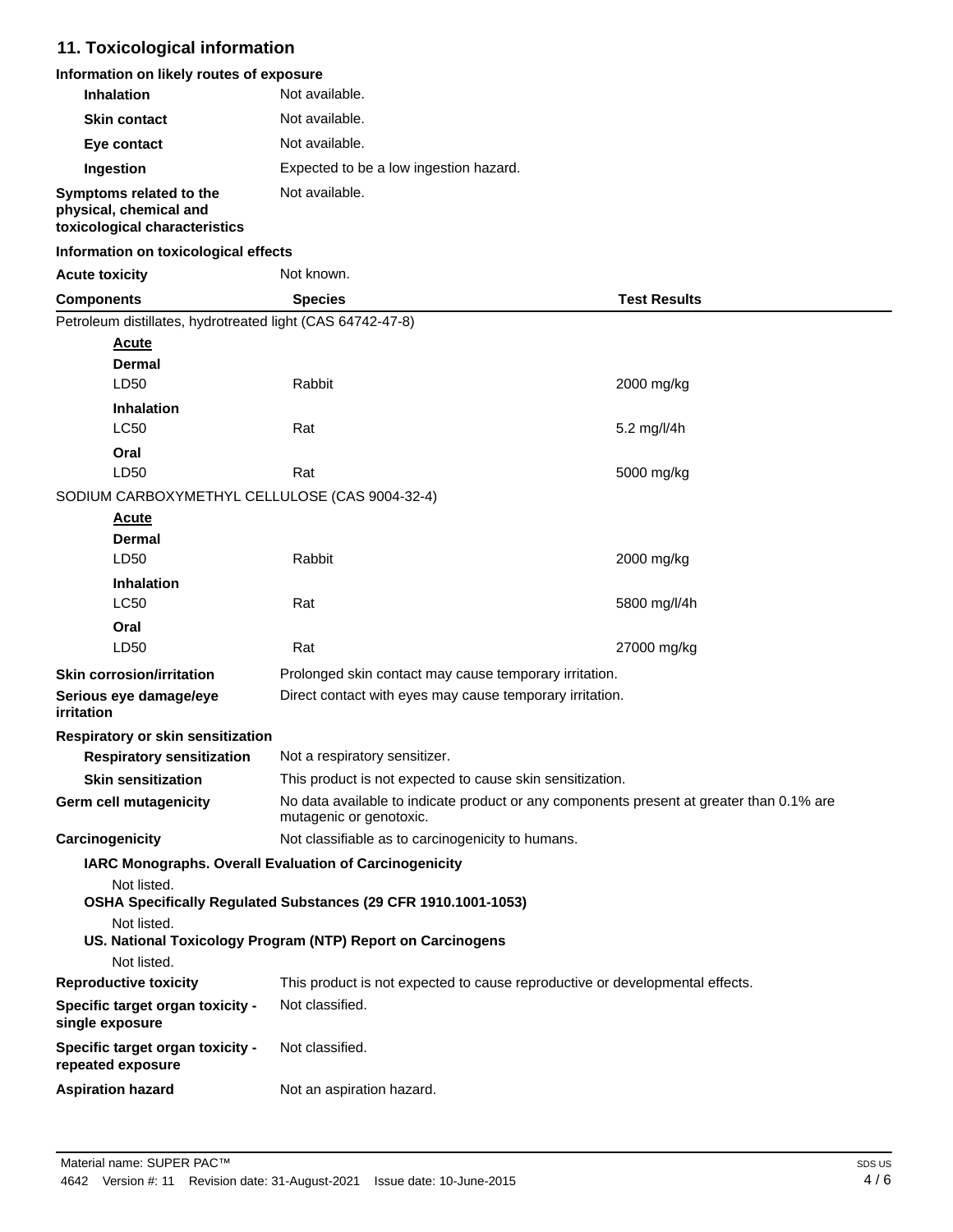# **12. Ecological information**

| Ecotoxicity                                                |                                                                                                                                                                                                                        | The product is not classified as environmentally hazardous. However, this does not exclude the<br>possibility that large or frequent spills can have a harmful or damaging effect on the environment. |                                                                                                    |  |
|------------------------------------------------------------|------------------------------------------------------------------------------------------------------------------------------------------------------------------------------------------------------------------------|-------------------------------------------------------------------------------------------------------------------------------------------------------------------------------------------------------|----------------------------------------------------------------------------------------------------|--|
| <b>Components</b>                                          |                                                                                                                                                                                                                        | <b>Species</b>                                                                                                                                                                                        | <b>Test Results</b>                                                                                |  |
| Petroleum distillates, hydrotreated light (CAS 64742-47-8) |                                                                                                                                                                                                                        |                                                                                                                                                                                                       |                                                                                                    |  |
| <b>Aquatic</b>                                             |                                                                                                                                                                                                                        |                                                                                                                                                                                                       |                                                                                                    |  |
| Fish                                                       | <b>LC50</b>                                                                                                                                                                                                            | Fish                                                                                                                                                                                                  | 45 mg/L, 96 Hours                                                                                  |  |
| Acute                                                      |                                                                                                                                                                                                                        |                                                                                                                                                                                                       |                                                                                                    |  |
| Fish                                                       | <b>LC50</b>                                                                                                                                                                                                            | Bluegill (Lepomis macrochirus)                                                                                                                                                                        | 2.2 mg/l, 4 days                                                                                   |  |
| SODIUM CARBOXYMETHYL CELLULOSE (CAS 9004-32-4)             |                                                                                                                                                                                                                        |                                                                                                                                                                                                       |                                                                                                    |  |
| <b>Aquatic</b>                                             |                                                                                                                                                                                                                        |                                                                                                                                                                                                       |                                                                                                    |  |
| Acute                                                      |                                                                                                                                                                                                                        |                                                                                                                                                                                                       |                                                                                                    |  |
| Crustacea                                                  | EC <sub>50</sub>                                                                                                                                                                                                       | Water flea (Ceriodaphnia dubia)                                                                                                                                                                       | 46.04 - 165.37 mg/l, 48 hours                                                                      |  |
| Fish                                                       | LC50                                                                                                                                                                                                                   | Crucian carp (Carassius carassius)                                                                                                                                                                    | > 20000 mg/l, 96 hours                                                                             |  |
| <b>Persistence and degradability</b>                       | Not inherently biodegradable.                                                                                                                                                                                          |                                                                                                                                                                                                       |                                                                                                    |  |
| <b>Bioaccumulative potential</b>                           | No data available.                                                                                                                                                                                                     |                                                                                                                                                                                                       |                                                                                                    |  |
| Mobility in soil                                           | No data available.                                                                                                                                                                                                     |                                                                                                                                                                                                       |                                                                                                    |  |
| Other adverse effects                                      |                                                                                                                                                                                                                        | No other adverse environmental effects (e.g. ozone depletion, photochemical ozone creation<br>potential, endocrine disruption, global warming potential) are expected from this component.            |                                                                                                    |  |
| 13. Disposal considerations                                |                                                                                                                                                                                                                        |                                                                                                                                                                                                       |                                                                                                    |  |
| <b>Disposal instructions</b>                               | Not available.                                                                                                                                                                                                         |                                                                                                                                                                                                       |                                                                                                    |  |
| <b>Local disposal regulations</b>                          | Dispose in accordance with all applicable regulations.                                                                                                                                                                 |                                                                                                                                                                                                       |                                                                                                    |  |
| <b>Hazardous waste code</b>                                | The waste code should be assigned in discussion between the user, the producer and the waste<br>disposal company.                                                                                                      |                                                                                                                                                                                                       |                                                                                                    |  |
| Waste from residues / unused<br>products                   | Dispose of in accordance with local regulations. Empty containers or liners may retain some<br>product residues. This material and its container must be disposed of in a safe manner (see:<br>Disposal instructions). |                                                                                                                                                                                                       |                                                                                                    |  |
| <b>Contaminated packaging</b>                              | disposal.                                                                                                                                                                                                              | emptied. Empty containers should be taken to an approved waste handling site for recycling or                                                                                                         | Since emptied containers may retain product residue, follow label warnings even after container is |  |

### **14. Transport information**

#### **DOT**

Not regulated as dangerous goods.

### **IATA**

Not regulated as dangerous goods.

### **IMDG**

Not regulated as dangerous goods.

**Transport in bulk according to** Not established. **Annex II of MARPOL 73/78 and the IBC Code**

### **15. Regulatory information**

This product is not known to be a "Hazardous Chemical" as defined by the OSHA Hazard Communication Standard, 29 CFR 1910.1200. **US federal regulations**

### **Toxic Substances Control Act (TSCA)**

**TSCA Section 12(b) Export Notification (40 CFR 707, Subpt. D)**

Not regulated.

**CERCLA Hazardous Substance List (40 CFR 302.4)**

Not listed.

#### **SARA 304 Emergency release notification**

Not regulated.

**OSHA Specifically Regulated Substances (29 CFR 1910.1001-1053)**

Not listed.